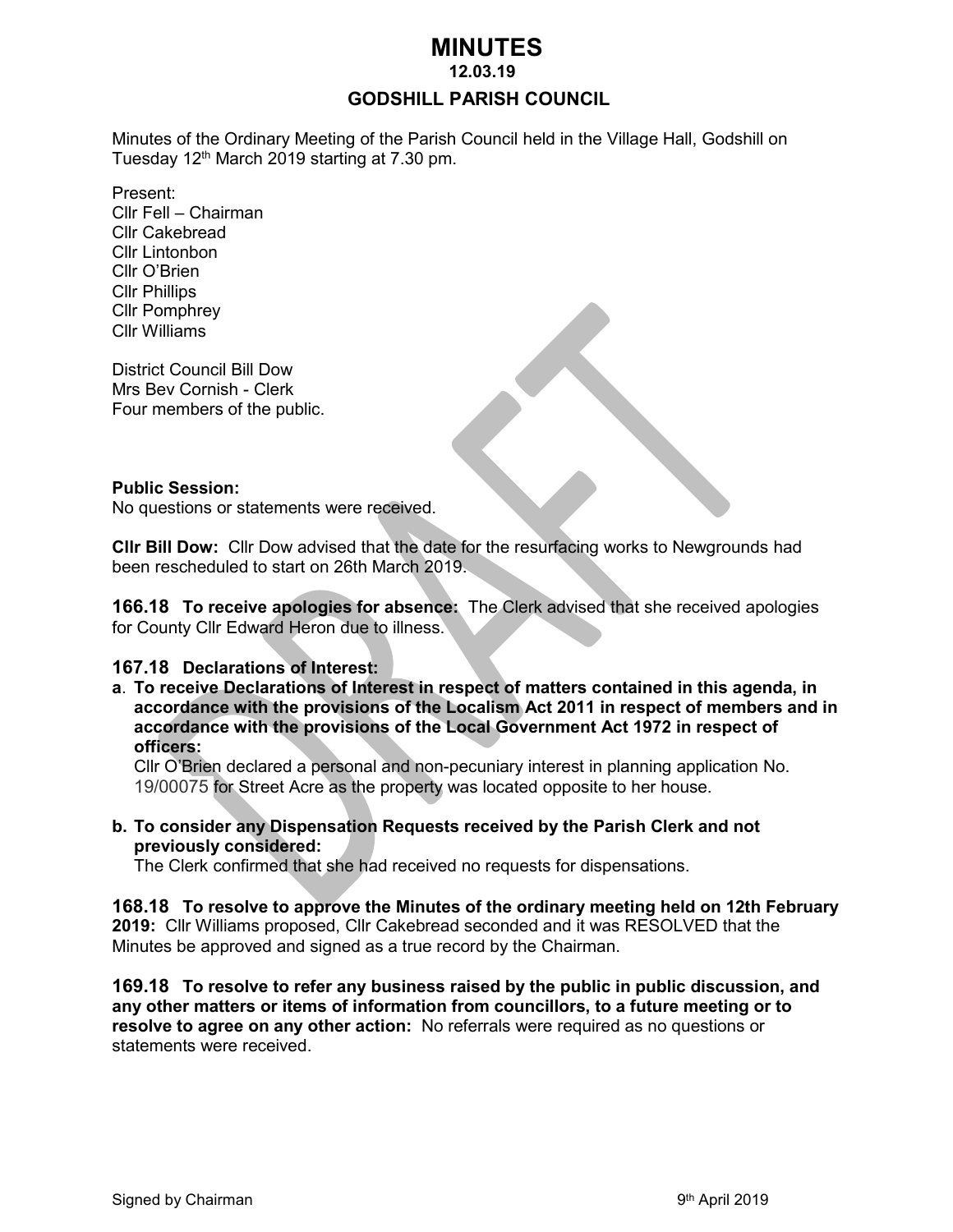**170.18 To resolve to note the Clerk's Report providing information on recent issues and work completed:** Cllr Fell proposed from the Chair and it was RESOLVED that the Clerk's report be noted as follows:

**108.16 & 54.18: Speed Limit Repeater sign & Pinch Points:** The Chairman and Clerk will be meeting with Mandy Ware of Hampshire County Council Highways Team on Friday 15th March to look at the Pinch Points, discuss locations for SLR poles and to look at the drain in Woodgreen Road.

**96.18: Defibrillator:** The Clerk has accepted a quote of £215 for the installation which will be carried out by Mr Dave Watton Electrical Ltd on Friday 26<sup>th</sup> April 2019.

**150.18: Electric Fence adjacent to bridleway:** The Chairman and Clerk will be meeting with Helen Barber, Senior Countryside Access Ranger-South for Hampshire County Council on site on Friday 15<sup>th</sup> March after the meeting with Ms Mandy Ware. The owners of the fence will also be present at the meeting. The Clerk is keeping Hyde Parish Council updated with progress.

# **171.18 Planning and Tree Works Applications:**

Cllr Fell proposed from the Chair and it was RESOLVED that the meeting be opened to members of the public.

The applicant for Street Acre spoke in support of the proposed plans and advised that work was long overdue to bring the property up to date. He also advised that blinds would be used to screen the artificial light from the single storey rear extension.

# **Application No. 19/00075/FULL**

**Street Acre, Southampton Road, Godshill - Single storey side and rear extensions; 2no. new pitched roofs over existing flat roofs; 1no. porch; alterations to fenestration; demolition of existing side and rear extensions:** Following a brief discussion, Cllr Williams proposed, Cllr Fell seconded and it was RESOLVED that Godshill Parish Council resolved to recommend permission for the application but would accept the decision reached by the planning officers under their delegated powers. It also wishes to make the following comments:

- 1. That there be a condition requiring the boundary hedge at the front of the site to be retained.
- 2. That the potential impact be considered for the light pollution created by the wide expanse of glass comprising the 6 doors and roof light proposed in the single storey rear extension, as show on the Proposed North Elevation plan. This may be contrary to CP6 of the New Forest National Park Authority Core Strategy and the Council requests that an appropriate condition be applied in order to provide mitigation against this.

Cllr Fell closed the meeting to members of the public.

## **Application No CONS/19/0111**

**Heatherlea, Southampton Road, Godshill - Fell 1 x Leylandii Cypress tree:** Cllr Fell proposed from the Chair and it was RESOLVED that the decision be left to the Tree Officer.

# **Application No. CONS/19/0162**

**Old Post Office, Purlieu Lane, Godshill - Prune 1 x Oak tree:** Cllr Fell proposed from the Chair and it was RESOLVED that the decision be left to the Tree Officer.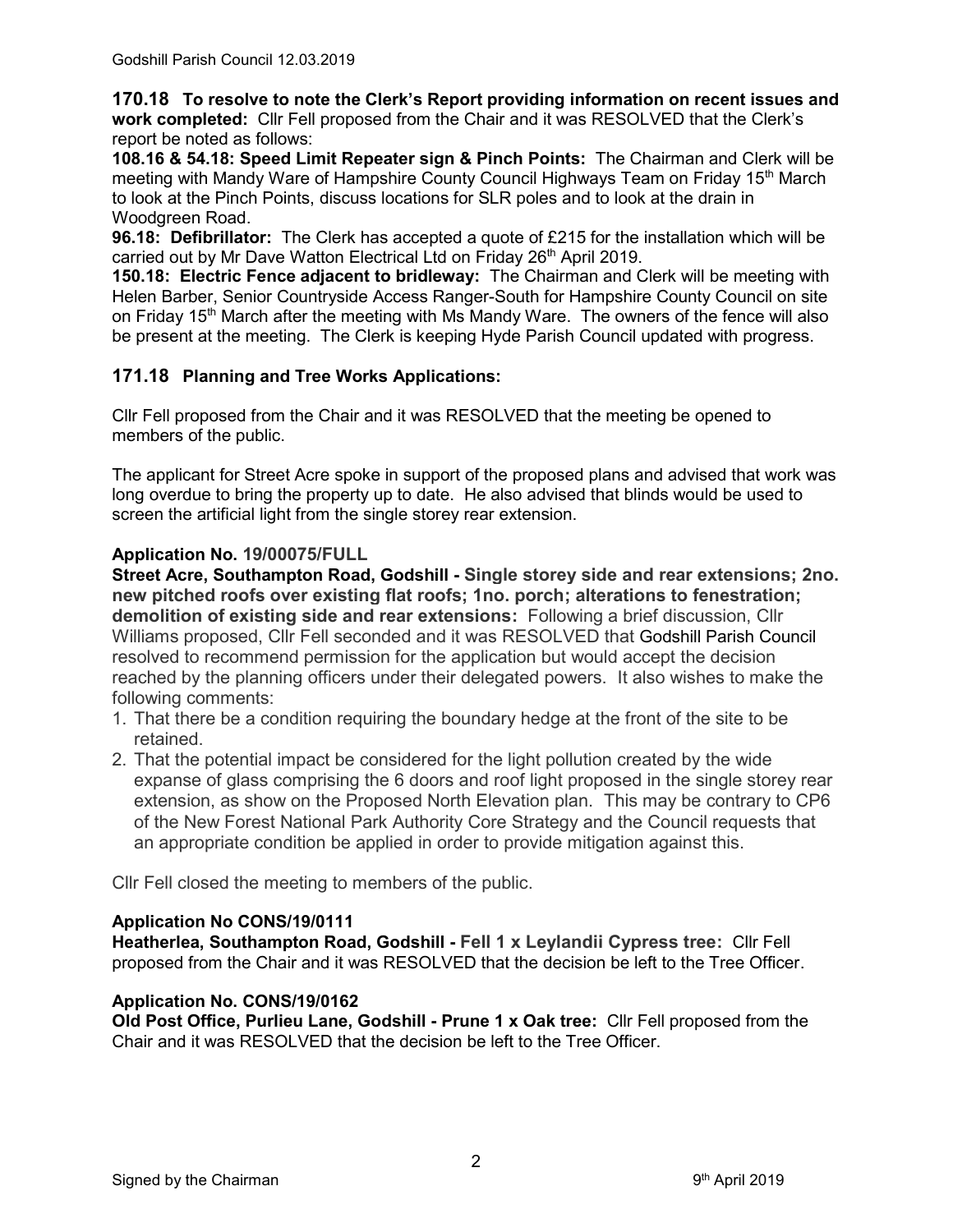**172.18 To resolve to approve the moving of the date of the Annual Parish Meeting from Tuesday 14th May to Tuesday 9th April 2019 at 7 pm due to the Town and Parish Council Elections:** Cllr Fell proposed from the Chair and it was RESOLVED that the new date of Tuesday 9<sup>th</sup> April 2019 be approved. He said he wished his apologies to be recorded in advance because he would be away on business in Scotland and Cllr Lintonbon would chair the meeting.

## **173.18 To resolve to agree on the Council's next steps with regard to the Historic Route and Past Pathways Project and the five rights of way to identify in Godshill parish:**

Councillors discussed the proposed route put forward by Mr Gareth Owen, the National Park's Past Pathways Project Officer, which follows the route 'Ford.62 becomes Godshill.762 (Avon Valley Path) towards Castle Hill and Godshill Wood. Possibly to join up with walk around Frankenbury Hillfort'.

Following a discussion, Cllr Fell proposed from the Chair and it was RESOLVED that this route be endorsed and put forward to the project as an historic route within Godshill parish.

## **174.18 To resolve to agree on any tasks for the Lengthsman when he visits the parish**

**on 22nd March:** Following several suggestions put forward by councillors with regard to work to be done to two footpaths, Cllr Fell said that he would investigate with the Clerk whether they were accessible for the Lengthsman prior to submitting a worksheet to him.

**175.18 To resolve to note the 26 recommendations contained in the Committee on Standards in Public Life's Review on Local Government Ethical Standards:** Following an explanation from the Clerk, Cllr Fell proposed, Cllr O'Brien seconded and it was RESOLVED that they be noted.

## **176.18 To resolve to approve the following payments:**

£28.76 - 1&1 Ionos - For website hosting from November to February £119.88 - Mrs B Cornish – For annual Home Working Allowance, phone and postage April 2018-March 2019 £77.97 - Viking Direct - Printer cartridges for Clerk.

Cllr Fell proposed, Cllr Pomphrey seconded and it was RESOLVED that the payments be approved.

## **177.18 Finance and Policy:**

# **a. To resolve to approve the sum of £549.43 as the Accounts for payment for March:**

|                                            |        | <b>Cheque No.</b>   |
|--------------------------------------------|--------|---------------------|
| 1&1 Ionos - Website Hosting                | 28.76  | <b>Direct Debit</b> |
| B Cornish - Annual Home Working Allowance, |        |                     |
| phone & postage April '18-March '19.       | 119.88 | 100604              |
| Viking - Printer cartridges                | 77.97  | 100605              |
| B Cornish - March salary                   | 322.82 | 100606              |

Cllr Fell proposed, Cllr Cakebread seconded and it was RESOLVED that they be approved.

## **b. To resolve to approve the Bank balances – Cheque and Reserve Accounts.**

## **Balances to be Approved and Noted as at 11.03.19**

Current Account: £11,234.48 Deposit Account: £580.09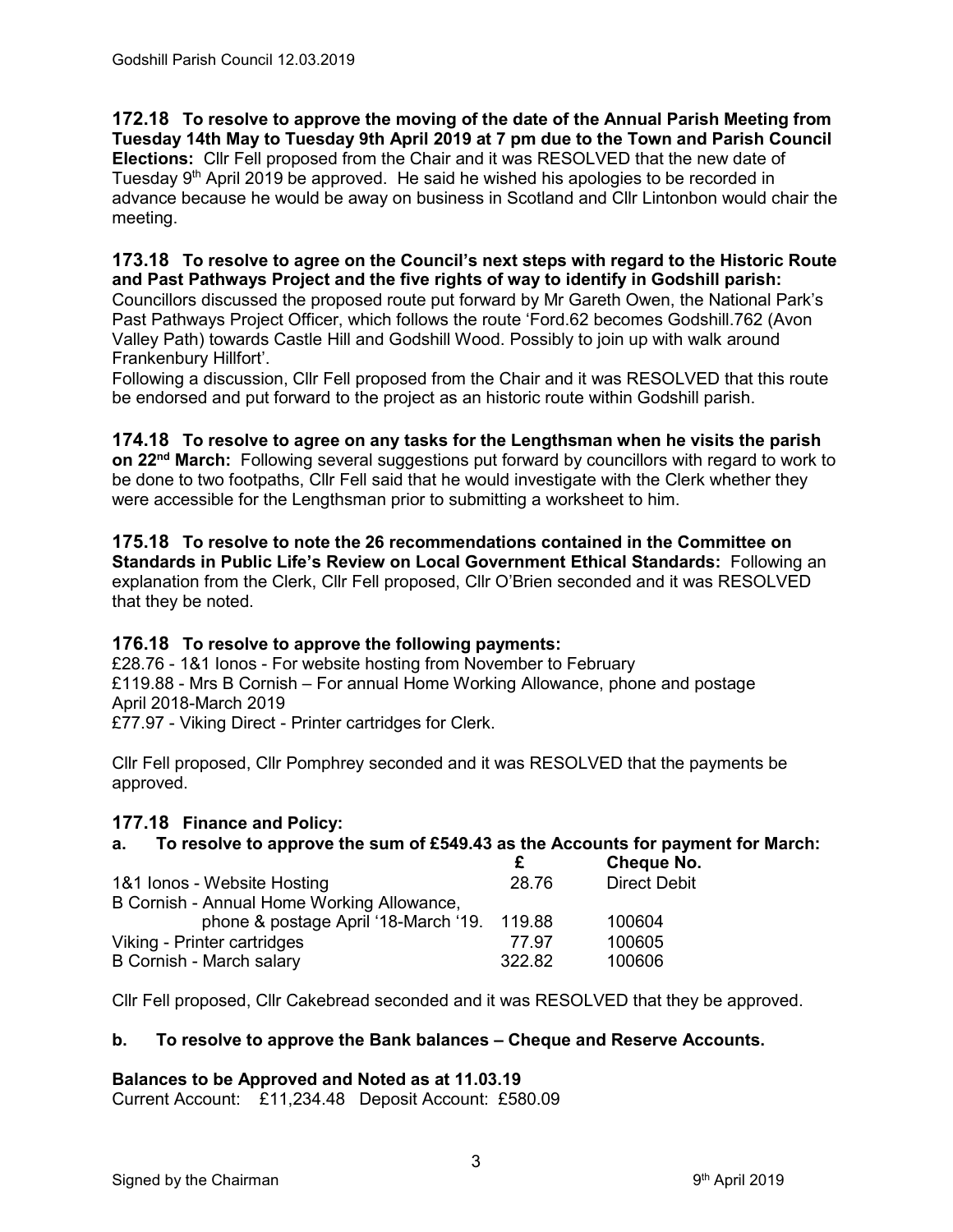Cllr Fell proposed, Cllr Lintonbon seconded and it was RESOLVED that they be approved.

## **178.18 Outside Bodies and Representation:**

**Western Escarpment Conservation Area Steering Group:** Cllr O'Brien advised that she had not been able to attend the meeting and the Clerk would circulate the minutes.

**North West Quadrant:** Cllr Cakebread on a recent meeting at which the following issues were discussed:

- Craig Daters, the New Forest Ranger reported that he was making urgent efforts to solicit public support for wildlife protection, particularly with regard to education on ground-nesting birds. Curlews were down to 40 breeding pairs.
- "Year of Green Action" (DEFRA): Grants were available on the website for schools and formal groups for activities (educational and volunteering, such as litter pick). £150, fairly easy to apply for.

Green Action was being supported by removing some car parks, encouraging people to go to less sensitive areas. Duke of Edinburgh campsites had been removed and permission was no needed unless using designated sites.

• Local Plan: Steve Avery advised that the Plan was slightly delayed and now due at the end of April because Inspectors wanted Ashurst to be considered for housing. Workshops will be held on new policies.

NPA was doing its best to influence neighbouring Authorities re development affecting the National Park.

 Enforcement: The department was now fully staffed with David Williams taking over from Paul Hocking.

**179.18 To resolve to note the Correspondence received:** Cllr Fell proposed from the Chair and it was RESOLVED that the following items of correspondence be noted:

- 1. Hampshire Highways Operation Resilience: An update on the carriageway resurfacing in Newgrounds, Godshill which is now programmed to start on 26th March 2019 and will last for 5 days.
- 2. New Forest District Council: An email from Rosemary Rutins enclosing a link to the nomination forms for the upcoming Parish & Town Council elections on 2nd May 2019.
- 3. New Forest National Park Authority:
	- An email from Nik Gruber advising that as from 1st April 2019 the NFNPA will no longer manage protected trees or Development Management matters for New Forest District Council.
	- Western Escarpment Conservation Area Steering Group Minutes of the meeting held on 28<sup>th</sup> February.
- 4. Hampshire Association of Local Councils
	- March newsletter
		- An email advising of Department for Environment, Food & Rural Affairs are now running the consultation 'Introducing a Deposit Return Scheme (DRS) in England, Wales and Northern Ireland'. The consultation will be open until  $13<sup>th</sup>$  May 2019
- 5. Alderholt Parish Council An email from the clerk seeking guidance on whether any local parishes wish to meet to have a meeting of councils to discuss the East Dorset Plan Options Consultation 2018 in which there are proposals for large scale development in Aderholt. The Clerk has responded stating that Godshill PC would like to attend a meeting with Alderholt and other interested councils.
- 6. New Forest Association of Local Councils An email from Graham Flexman advising of forthcoming cycling events on 30th March and 13th/14th April. UK Cycling Events are now